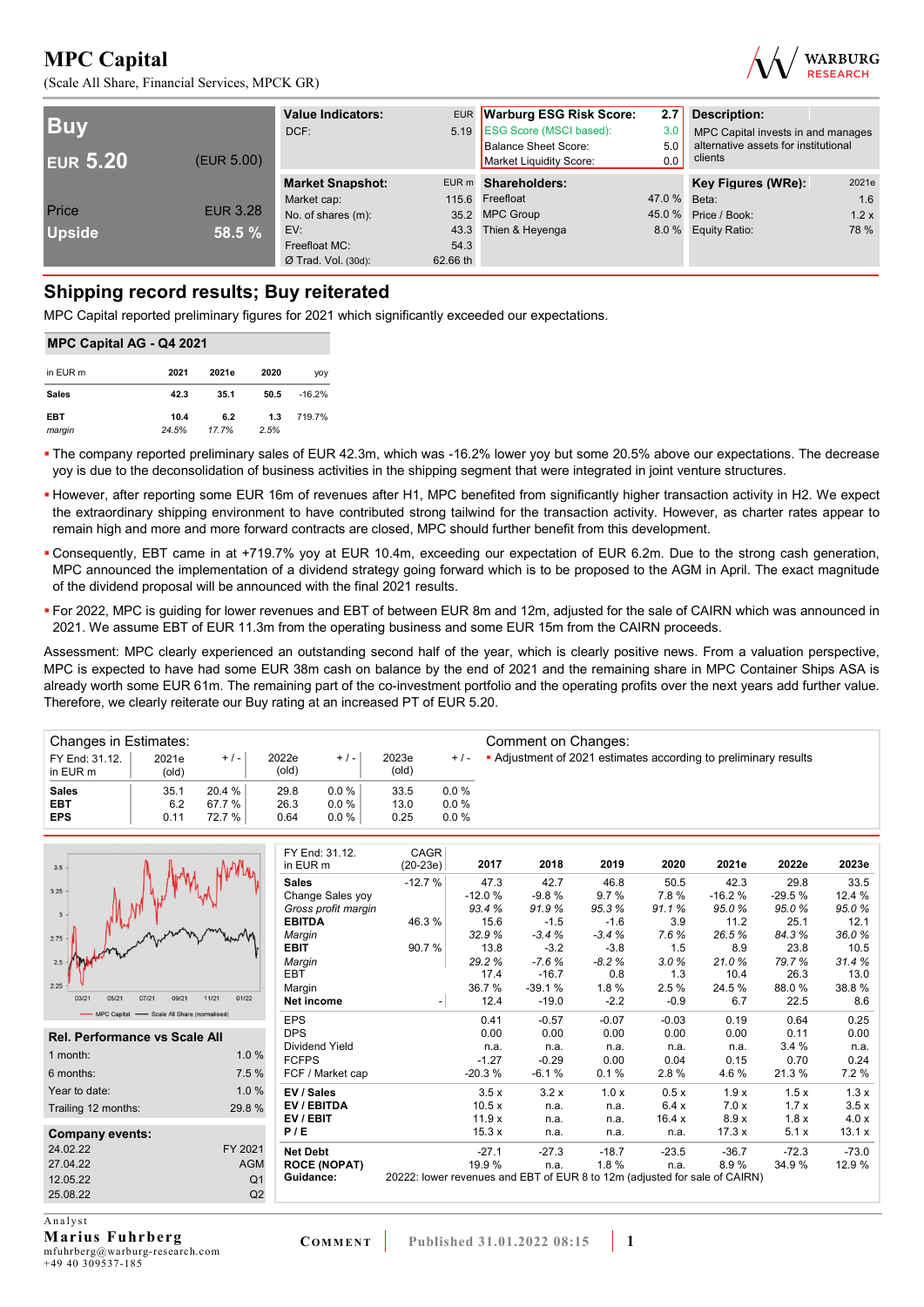



## **Company Background**

- MPC Capital develops and manages individual investment opportunities for institutional investors in the fields of real estate, shipping, and infrastructure. MPC currently has EUR 4.3bn assets under management.
- In the fields of real estate MPC focuses on commercial properties in Germany and the Netherlands and on niche markets such as micro living in Germany.
- In the fields of shipping the focus is on commercial and technical ship management as well as charter brokerage and fund management.
- In the fields of infrastructure the focus is on industrial opportunities and renewable energies, primarily in the emerging markets.

## **Competitive Quality**

- MPC has strong access to investors and longstanding expertise as an independent asset manager, having structured >200 funds and an equity fund volume of >EUR 6.1bn.
- MPC has teamed up with strong real asset developers across all business units in order to gain unique access to alternative investment opportunities, which is a competitive advantage.
- MPC has broadend its service offering with in-house know-how for the operational management of real assets and through JVs with industry experts.

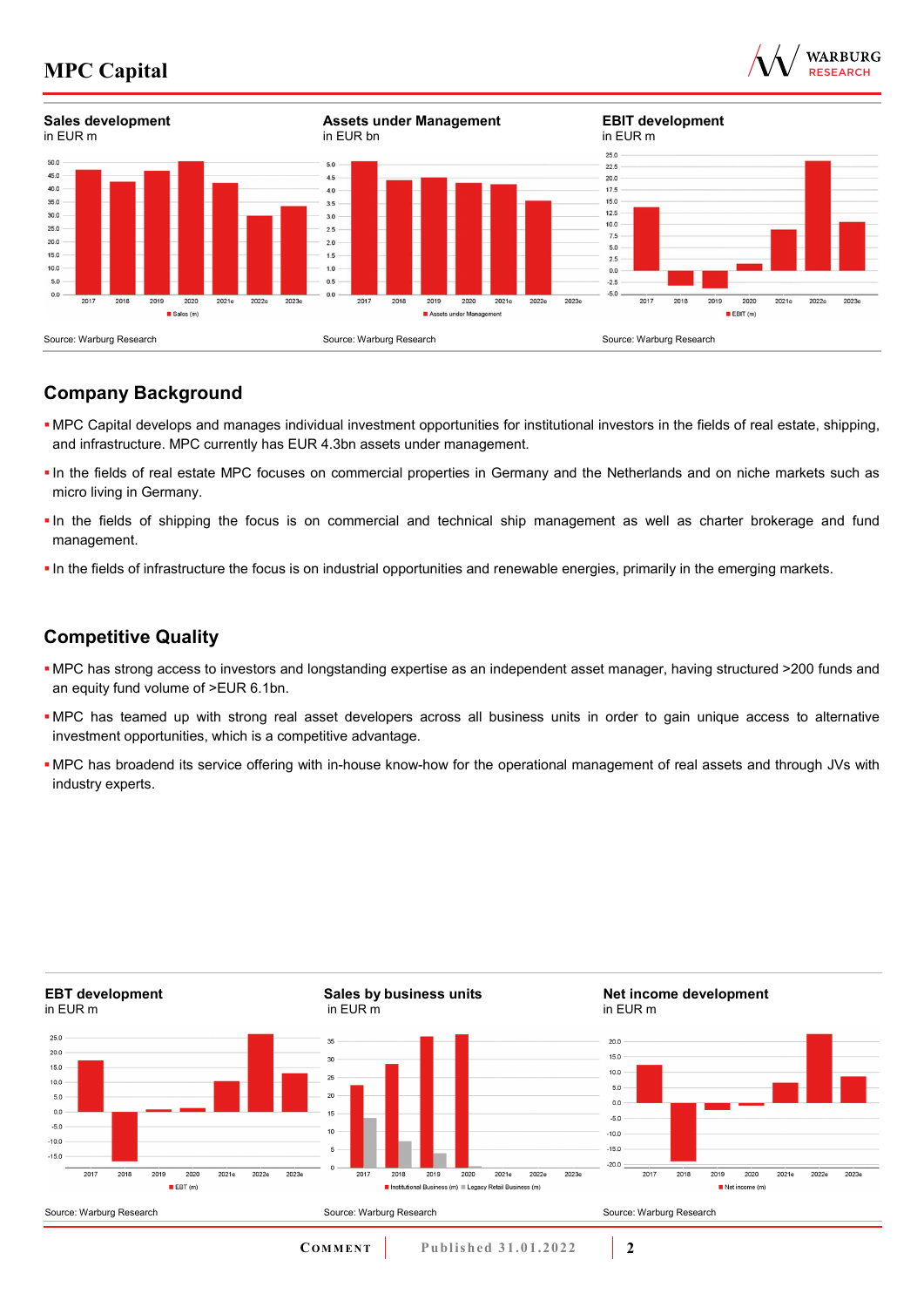

| Detailed forecast period<br>Term. Value<br><b>Transitional period</b><br>2028e<br>2021e<br>2022e<br>2023e<br>2024e<br>2025e<br>2026e<br>2027e<br>2029e<br>2030e<br>2031e<br>2032e<br>2033e<br>29.8<br>33.5<br>42.3<br>37.6<br>41.3<br>44.6<br>47.3<br>49.2<br>50.7<br>51.9<br>53.0<br>54.0<br>54.8<br>1.5%<br>$-16.2%$<br>$-29.5%$<br>12.4%<br>12.0%<br>10.0%<br>8.0%<br>6.0%<br>4.0%<br>3.0%<br>2.5%<br>2.0%<br>2.0%<br>1.5%<br>8.9<br>23.8<br>12.0<br>13.2<br>14.3<br>10.5<br>15.1<br>15.7<br>16.2<br>16.6<br>17.0<br>17.3<br>17.5<br>79.7%<br>32.0%<br>32.0%<br>32.0%<br>32.0%<br>21.0%<br>31.4%<br>32.0%<br>32.0%<br>32.0%<br>32.0%<br>32.0%<br>32.0%<br>30.0%<br>30.0%<br>30.0%<br>30.0%<br>12.9%<br>30.0%<br>30.0%<br>30.0%<br>30.0%<br>30.0%<br>30.0%<br>30.0%<br>30.0%<br>6.2<br>8.4<br>9.3<br>11.3<br>20.7<br>7.4<br>10.0<br>10.6<br>11.0<br>11.6<br>11.9<br>12.1<br>12.3<br>2.3<br>0.5<br>0.5<br>1.4<br>1.5<br>0.9<br>0.8<br>0.7<br>0.5<br>0.5<br>0.5<br>0.5<br>0.5<br>5.5%<br>4.6%<br>4.6%<br>2.5%<br>2.0%<br>1.5%<br>1.0%<br>1.0%<br>1.0%<br>1.0%<br>1.0%<br>1.0%<br>1.0%<br>0.0<br>0.0<br>0.0<br>0.0<br>0.0<br>0.0<br>0.0<br>0.0<br>0.0<br>0.0<br>0.0<br>0.0<br>0.0<br>- Working Capital<br>2.3<br>$-2.4$<br>0.3<br>0.4<br>0.4<br>0.3<br>0.3<br>0.2<br>0.1<br>0.1<br>0.1<br>0.1<br>0.1<br>2.0<br>2.0<br>2.0<br>0.9<br>0.8<br>0.7<br>0.5<br>0.5<br>0.5<br>0.5<br>0.5<br>0.5<br>0.5<br>1.0%<br>4.7%<br>6.7%<br>6.0%<br>2.5%<br>2.0%<br>1.5%<br>1.0%<br>1.0%<br>1.0%<br>1.0%<br>1.0%<br>1.0%<br>3.8<br>3.6<br>3.7<br>3.9<br>5.0<br>5.1<br>5.4<br>- Other<br>0.0<br>4.0<br>3.9<br>5.2<br>5.3<br>5.5<br>4.3<br>12<br>18.7<br>2.6<br>4.5<br>5.2<br>5.8<br>5.9<br>6.1<br>6.3<br>6.5<br>6.8<br>6.4<br>6.6<br>4.4<br>3.0<br>17.6<br>2.2<br>3.5<br>3.6<br>3.7<br>3.8<br>3.1<br>2.8<br>2.6<br>2.4<br>2.3<br>50<br>47.31 %<br>23.18 %<br>29.51 %<br>Valuation (m)<br>Derivation of Beta:<br>55<br>Derivation of WACC:<br>Present values 2033e<br><b>Terminal Value</b><br>50<br>5.00 %<br><b>Financial liabilities</b><br>Debt ratio<br><b>Financial Strength</b><br>1.50<br>$\mathbf{1}$<br>1.4 %<br>Liquidity (share)<br>2.00<br><b>Pension liabilities</b><br>0<br>Cost of debt (after tax)<br>7.00 %<br>0<br>Market return<br>Cyclicality<br>1.30<br>Hybrid capital<br>1.50 %<br>$\overline{7}$<br>Risk free rate<br>2.00<br>Transparency<br>Minority interest<br>49<br>Others<br>1.20<br>Market val. of investments<br>38<br>35.2<br>Liquidity<br>No. of shares (m)<br>9.86%<br>5.19<br><b>Beta</b><br>1.60<br><b>Equity Value</b><br>183<br>Value per share (EUR) | DCF model                      |  |  |  |  |  |  |  |  |
|--------------------------------------------------------------------------------------------------------------------------------------------------------------------------------------------------------------------------------------------------------------------------------------------------------------------------------------------------------------------------------------------------------------------------------------------------------------------------------------------------------------------------------------------------------------------------------------------------------------------------------------------------------------------------------------------------------------------------------------------------------------------------------------------------------------------------------------------------------------------------------------------------------------------------------------------------------------------------------------------------------------------------------------------------------------------------------------------------------------------------------------------------------------------------------------------------------------------------------------------------------------------------------------------------------------------------------------------------------------------------------------------------------------------------------------------------------------------------------------------------------------------------------------------------------------------------------------------------------------------------------------------------------------------------------------------------------------------------------------------------------------------------------------------------------------------------------------------------------------------------------------------------------------------------------------------------------------------------------------------------------------------------------------------------------------------------------------------------------------------------------------------------------------------------------------------------------------------------------------------------------------------------------------------------------------------------------------------------------------------------------------------------------------------------------------------------------------------------------------------------------------------------------------------------------------------------|--------------------------------|--|--|--|--|--|--|--|--|
|                                                                                                                                                                                                                                                                                                                                                                                                                                                                                                                                                                                                                                                                                                                                                                                                                                                                                                                                                                                                                                                                                                                                                                                                                                                                                                                                                                                                                                                                                                                                                                                                                                                                                                                                                                                                                                                                                                                                                                                                                                                                                                                                                                                                                                                                                                                                                                                                                                                                                                                                                                          |                                |  |  |  |  |  |  |  |  |
|                                                                                                                                                                                                                                                                                                                                                                                                                                                                                                                                                                                                                                                                                                                                                                                                                                                                                                                                                                                                                                                                                                                                                                                                                                                                                                                                                                                                                                                                                                                                                                                                                                                                                                                                                                                                                                                                                                                                                                                                                                                                                                                                                                                                                                                                                                                                                                                                                                                                                                                                                                          | Figures in EUR m               |  |  |  |  |  |  |  |  |
|                                                                                                                                                                                                                                                                                                                                                                                                                                                                                                                                                                                                                                                                                                                                                                                                                                                                                                                                                                                                                                                                                                                                                                                                                                                                                                                                                                                                                                                                                                                                                                                                                                                                                                                                                                                                                                                                                                                                                                                                                                                                                                                                                                                                                                                                                                                                                                                                                                                                                                                                                                          | Sales                          |  |  |  |  |  |  |  |  |
|                                                                                                                                                                                                                                                                                                                                                                                                                                                                                                                                                                                                                                                                                                                                                                                                                                                                                                                                                                                                                                                                                                                                                                                                                                                                                                                                                                                                                                                                                                                                                                                                                                                                                                                                                                                                                                                                                                                                                                                                                                                                                                                                                                                                                                                                                                                                                                                                                                                                                                                                                                          | Sales change                   |  |  |  |  |  |  |  |  |
|                                                                                                                                                                                                                                                                                                                                                                                                                                                                                                                                                                                                                                                                                                                                                                                                                                                                                                                                                                                                                                                                                                                                                                                                                                                                                                                                                                                                                                                                                                                                                                                                                                                                                                                                                                                                                                                                                                                                                                                                                                                                                                                                                                                                                                                                                                                                                                                                                                                                                                                                                                          | <b>EBIT</b>                    |  |  |  |  |  |  |  |  |
|                                                                                                                                                                                                                                                                                                                                                                                                                                                                                                                                                                                                                                                                                                                                                                                                                                                                                                                                                                                                                                                                                                                                                                                                                                                                                                                                                                                                                                                                                                                                                                                                                                                                                                                                                                                                                                                                                                                                                                                                                                                                                                                                                                                                                                                                                                                                                                                                                                                                                                                                                                          | EBIT-margin                    |  |  |  |  |  |  |  |  |
|                                                                                                                                                                                                                                                                                                                                                                                                                                                                                                                                                                                                                                                                                                                                                                                                                                                                                                                                                                                                                                                                                                                                                                                                                                                                                                                                                                                                                                                                                                                                                                                                                                                                                                                                                                                                                                                                                                                                                                                                                                                                                                                                                                                                                                                                                                                                                                                                                                                                                                                                                                          | Tax rate (EBT)                 |  |  |  |  |  |  |  |  |
|                                                                                                                                                                                                                                                                                                                                                                                                                                                                                                                                                                                                                                                                                                                                                                                                                                                                                                                                                                                                                                                                                                                                                                                                                                                                                                                                                                                                                                                                                                                                                                                                                                                                                                                                                                                                                                                                                                                                                                                                                                                                                                                                                                                                                                                                                                                                                                                                                                                                                                                                                                          | <b>NOPAT</b>                   |  |  |  |  |  |  |  |  |
|                                                                                                                                                                                                                                                                                                                                                                                                                                                                                                                                                                                                                                                                                                                                                                                                                                                                                                                                                                                                                                                                                                                                                                                                                                                                                                                                                                                                                                                                                                                                                                                                                                                                                                                                                                                                                                                                                                                                                                                                                                                                                                                                                                                                                                                                                                                                                                                                                                                                                                                                                                          | Depreciation                   |  |  |  |  |  |  |  |  |
|                                                                                                                                                                                                                                                                                                                                                                                                                                                                                                                                                                                                                                                                                                                                                                                                                                                                                                                                                                                                                                                                                                                                                                                                                                                                                                                                                                                                                                                                                                                                                                                                                                                                                                                                                                                                                                                                                                                                                                                                                                                                                                                                                                                                                                                                                                                                                                                                                                                                                                                                                                          | in % of Sales                  |  |  |  |  |  |  |  |  |
|                                                                                                                                                                                                                                                                                                                                                                                                                                                                                                                                                                                                                                                                                                                                                                                                                                                                                                                                                                                                                                                                                                                                                                                                                                                                                                                                                                                                                                                                                                                                                                                                                                                                                                                                                                                                                                                                                                                                                                                                                                                                                                                                                                                                                                                                                                                                                                                                                                                                                                                                                                          | Changes in provisions          |  |  |  |  |  |  |  |  |
|                                                                                                                                                                                                                                                                                                                                                                                                                                                                                                                                                                                                                                                                                                                                                                                                                                                                                                                                                                                                                                                                                                                                                                                                                                                                                                                                                                                                                                                                                                                                                                                                                                                                                                                                                                                                                                                                                                                                                                                                                                                                                                                                                                                                                                                                                                                                                                                                                                                                                                                                                                          | Change in Liquidity from       |  |  |  |  |  |  |  |  |
|                                                                                                                                                                                                                                                                                                                                                                                                                                                                                                                                                                                                                                                                                                                                                                                                                                                                                                                                                                                                                                                                                                                                                                                                                                                                                                                                                                                                                                                                                                                                                                                                                                                                                                                                                                                                                                                                                                                                                                                                                                                                                                                                                                                                                                                                                                                                                                                                                                                                                                                                                                          |                                |  |  |  |  |  |  |  |  |
|                                                                                                                                                                                                                                                                                                                                                                                                                                                                                                                                                                                                                                                                                                                                                                                                                                                                                                                                                                                                                                                                                                                                                                                                                                                                                                                                                                                                                                                                                                                                                                                                                                                                                                                                                                                                                                                                                                                                                                                                                                                                                                                                                                                                                                                                                                                                                                                                                                                                                                                                                                          | - Capex                        |  |  |  |  |  |  |  |  |
|                                                                                                                                                                                                                                                                                                                                                                                                                                                                                                                                                                                                                                                                                                                                                                                                                                                                                                                                                                                                                                                                                                                                                                                                                                                                                                                                                                                                                                                                                                                                                                                                                                                                                                                                                                                                                                                                                                                                                                                                                                                                                                                                                                                                                                                                                                                                                                                                                                                                                                                                                                          | Capex in % of Sales            |  |  |  |  |  |  |  |  |
|                                                                                                                                                                                                                                                                                                                                                                                                                                                                                                                                                                                                                                                                                                                                                                                                                                                                                                                                                                                                                                                                                                                                                                                                                                                                                                                                                                                                                                                                                                                                                                                                                                                                                                                                                                                                                                                                                                                                                                                                                                                                                                                                                                                                                                                                                                                                                                                                                                                                                                                                                                          |                                |  |  |  |  |  |  |  |  |
|                                                                                                                                                                                                                                                                                                                                                                                                                                                                                                                                                                                                                                                                                                                                                                                                                                                                                                                                                                                                                                                                                                                                                                                                                                                                                                                                                                                                                                                                                                                                                                                                                                                                                                                                                                                                                                                                                                                                                                                                                                                                                                                                                                                                                                                                                                                                                                                                                                                                                                                                                                          | Free Cash Flow (WACC<br>Model) |  |  |  |  |  |  |  |  |
|                                                                                                                                                                                                                                                                                                                                                                                                                                                                                                                                                                                                                                                                                                                                                                                                                                                                                                                                                                                                                                                                                                                                                                                                                                                                                                                                                                                                                                                                                                                                                                                                                                                                                                                                                                                                                                                                                                                                                                                                                                                                                                                                                                                                                                                                                                                                                                                                                                                                                                                                                                          | PV of FCF                      |  |  |  |  |  |  |  |  |
|                                                                                                                                                                                                                                                                                                                                                                                                                                                                                                                                                                                                                                                                                                                                                                                                                                                                                                                                                                                                                                                                                                                                                                                                                                                                                                                                                                                                                                                                                                                                                                                                                                                                                                                                                                                                                                                                                                                                                                                                                                                                                                                                                                                                                                                                                                                                                                                                                                                                                                                                                                          | share of PVs                   |  |  |  |  |  |  |  |  |
|                                                                                                                                                                                                                                                                                                                                                                                                                                                                                                                                                                                                                                                                                                                                                                                                                                                                                                                                                                                                                                                                                                                                                                                                                                                                                                                                                                                                                                                                                                                                                                                                                                                                                                                                                                                                                                                                                                                                                                                                                                                                                                                                                                                                                                                                                                                                                                                                                                                                                                                                                                          | <b>Model parameter</b>         |  |  |  |  |  |  |  |  |
|                                                                                                                                                                                                                                                                                                                                                                                                                                                                                                                                                                                                                                                                                                                                                                                                                                                                                                                                                                                                                                                                                                                                                                                                                                                                                                                                                                                                                                                                                                                                                                                                                                                                                                                                                                                                                                                                                                                                                                                                                                                                                                                                                                                                                                                                                                                                                                                                                                                                                                                                                                          |                                |  |  |  |  |  |  |  |  |
|                                                                                                                                                                                                                                                                                                                                                                                                                                                                                                                                                                                                                                                                                                                                                                                                                                                                                                                                                                                                                                                                                                                                                                                                                                                                                                                                                                                                                                                                                                                                                                                                                                                                                                                                                                                                                                                                                                                                                                                                                                                                                                                                                                                                                                                                                                                                                                                                                                                                                                                                                                          |                                |  |  |  |  |  |  |  |  |
|                                                                                                                                                                                                                                                                                                                                                                                                                                                                                                                                                                                                                                                                                                                                                                                                                                                                                                                                                                                                                                                                                                                                                                                                                                                                                                                                                                                                                                                                                                                                                                                                                                                                                                                                                                                                                                                                                                                                                                                                                                                                                                                                                                                                                                                                                                                                                                                                                                                                                                                                                                          |                                |  |  |  |  |  |  |  |  |
|                                                                                                                                                                                                                                                                                                                                                                                                                                                                                                                                                                                                                                                                                                                                                                                                                                                                                                                                                                                                                                                                                                                                                                                                                                                                                                                                                                                                                                                                                                                                                                                                                                                                                                                                                                                                                                                                                                                                                                                                                                                                                                                                                                                                                                                                                                                                                                                                                                                                                                                                                                          |                                |  |  |  |  |  |  |  |  |
|                                                                                                                                                                                                                                                                                                                                                                                                                                                                                                                                                                                                                                                                                                                                                                                                                                                                                                                                                                                                                                                                                                                                                                                                                                                                                                                                                                                                                                                                                                                                                                                                                                                                                                                                                                                                                                                                                                                                                                                                                                                                                                                                                                                                                                                                                                                                                                                                                                                                                                                                                                          |                                |  |  |  |  |  |  |  |  |
|                                                                                                                                                                                                                                                                                                                                                                                                                                                                                                                                                                                                                                                                                                                                                                                                                                                                                                                                                                                                                                                                                                                                                                                                                                                                                                                                                                                                                                                                                                                                                                                                                                                                                                                                                                                                                                                                                                                                                                                                                                                                                                                                                                                                                                                                                                                                                                                                                                                                                                                                                                          |                                |  |  |  |  |  |  |  |  |
|                                                                                                                                                                                                                                                                                                                                                                                                                                                                                                                                                                                                                                                                                                                                                                                                                                                                                                                                                                                                                                                                                                                                                                                                                                                                                                                                                                                                                                                                                                                                                                                                                                                                                                                                                                                                                                                                                                                                                                                                                                                                                                                                                                                                                                                                                                                                                                                                                                                                                                                                                                          |                                |  |  |  |  |  |  |  |  |
|                                                                                                                                                                                                                                                                                                                                                                                                                                                                                                                                                                                                                                                                                                                                                                                                                                                                                                                                                                                                                                                                                                                                                                                                                                                                                                                                                                                                                                                                                                                                                                                                                                                                                                                                                                                                                                                                                                                                                                                                                                                                                                                                                                                                                                                                                                                                                                                                                                                                                                                                                                          |                                |  |  |  |  |  |  |  |  |
|                                                                                                                                                                                                                                                                                                                                                                                                                                                                                                                                                                                                                                                                                                                                                                                                                                                                                                                                                                                                                                                                                                                                                                                                                                                                                                                                                                                                                                                                                                                                                                                                                                                                                                                                                                                                                                                                                                                                                                                                                                                                                                                                                                                                                                                                                                                                                                                                                                                                                                                                                                          | <b>WACC</b>                    |  |  |  |  |  |  |  |  |

## **Sensitivity Value per Share (EUR)**

|      |                  | <b>Terminal Growth</b> |         |         |       |        |           |       |                  | Delta EBIT-margin |         |      |                                                   |      |      |      |
|------|------------------|------------------------|---------|---------|-------|--------|-----------|-------|------------------|-------------------|---------|------|---------------------------------------------------|------|------|------|
|      | <b>Beta WACC</b> | 0.75%                  | $.00\%$ | $.25\%$ | .50 % | 1.75 % | $2.00 \%$ | 2.25% | <b>Beta WACC</b> | -1.5 pp           | -1.0 pp |      | $-0.5$ pp $+0.0$ pp $+0.5$ pp $+1.0$ pp $+1.5$ pp |      |      |      |
|      | $1.79$ 10.9 %    | 4.77                   | 4.80    | 4.83    | 4.86  | 4.89   | 4.92      | 4.96  | 1.79 10.9 %      | 4.70              | 4.76    | 4.81 | 4.86                                              | 4.91 | 4.96 | 5.01 |
| 1.70 | 10.4 %           | 4.92                   | 4.95    | 4.98    | 5.01  | 5.05   | 5.09      | 5.13  | 1.70 $10.4\%$    | 4.85              | 4.90    | 4.96 | 5.01                                              | 5.07 | 5.12 | 5.18 |
|      | $1.65$ 10.1 %    | 4.99                   | 5.03    | 5.06    | 5.10  | 5.14   | 5.18      | 5.23  | $1.65$ 10.1 %    | 4.93              | 4.99    | 5.04 | 5.10                                              | 5.15 | 5.21 | 5.27 |
|      | 1.60 $9.9\%$     | 5.07                   | 5.11    | 5.15    | 5.19  | 5.23   | 5.28      | 5.33  | 1.60 $9.9\%$     | 5.02              | 5.07    | 5.13 | 5.19                                              | 5.25 | 5.30 | 5.36 |
|      | $1.55$ $9.6\%$   | 5.16                   | 5.20    | 5.24    | 5.29  | 5.33   | 5.38      | 5.44  | 1.55 $9.6\%$     | 5.11              | 5.17    | 5.23 | 5.29                                              | 5.35 | 5.40 | 5.46 |
|      | 1.50 $9.4\%$     | 5.25                   | 5.30    | 5.34    | 5.39  | 5.44   | 5.50      | 5.56  | 1.50 $9.4\%$     | 5.21              | 5.27    | 5.33 | 5.39                                              | 5.45 | 5.51 | 5.57 |
|      | $1.41$ 8.9 %     | 5.46                   | 5.51    | 5.56    | 5.62  | 5.68   | 5.75      | 5.82  | $1.41$ 8.9 %     | 5.42              | 5.49    | 5.55 | 5.62                                              | 5.68 | 5.75 | 5.81 |

. In 'Others' we partly deduct the other operating income after tax which reflects valuation gains from co-investments

In 'Others' we also deduct minorities

Market value of investments reflects the book value participations as of FY 2019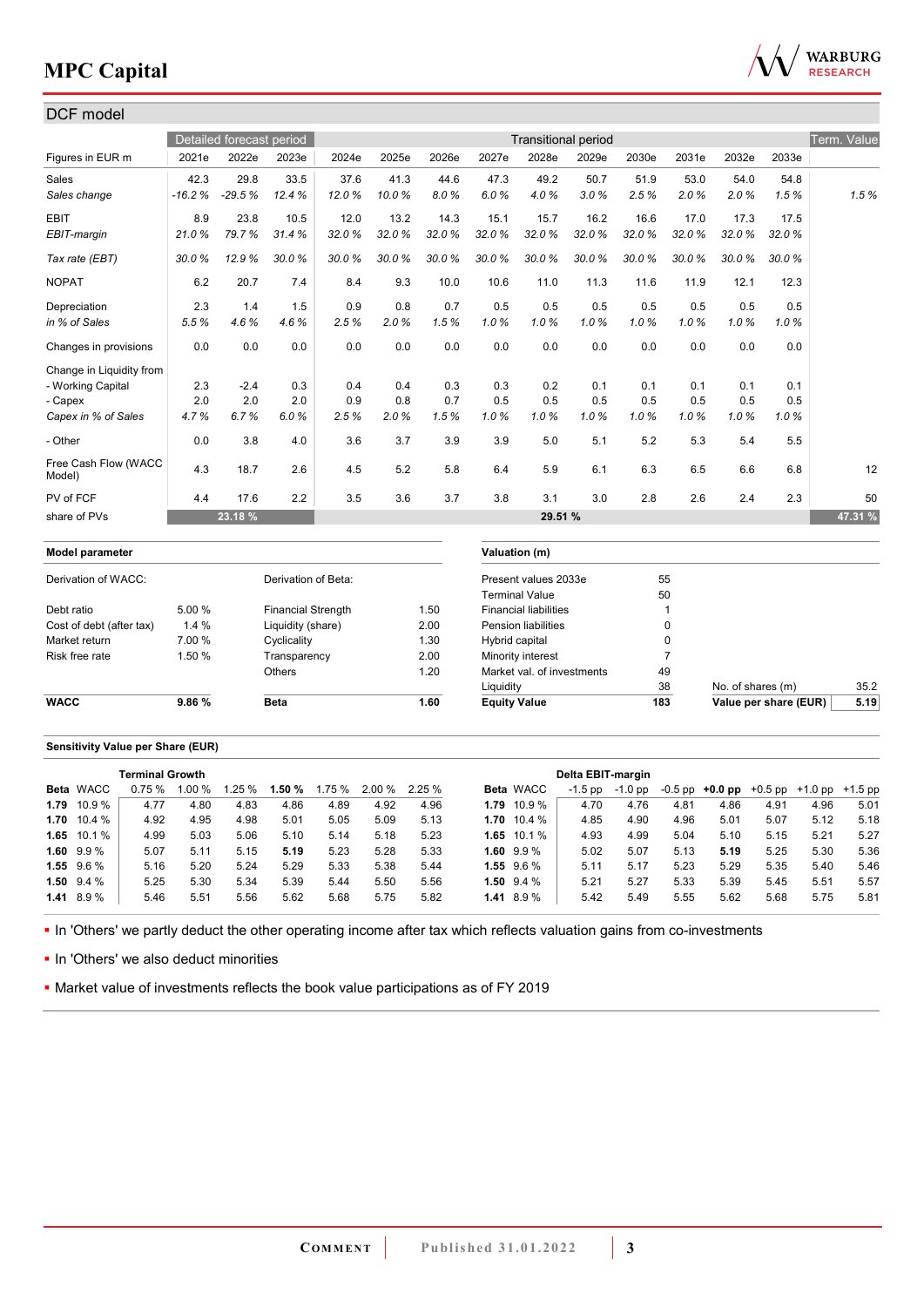

| Valuation                           |       |         |         |               |          |          |          |
|-------------------------------------|-------|---------|---------|---------------|----------|----------|----------|
|                                     | 2017  | 2018    | 2019    | 2020          | 2021e    | 2022e    | 2023e    |
| Price / Book                        | 2.0 x | 1.7x    | 0.7x    | 0.5x          | 1.2x     | 1.0x     | 0.9x     |
| Book value per share ex intangibles | 2.89  | 2.61    | 2.51    | 2.55          | 2.60     | 3.21     | 3.47     |
| EV / Sales                          | 3.5x  | 3.2x    | 1.0x    | 0.5x          | 1.9x     | 1.5x     | 1.3x     |
| EV / EBITDA                         | 10.5x | n.a.    | n.a.    | 6.4x          | 7.0x     | 1.7x     | 3.5x     |
| EV / EBIT                           | 11.9x | n.a.    | n.a.    | 16.4 $\times$ | 8.9x     | 1.8x     | 4.0x     |
| EV / EBIT adj.*                     | 11.9x | n.a.    | n.a.    | 16.4 x        | 8.9x     | 1.8x     | 4.0x     |
| $P$ / FCF                           | n.a.  | n.a.    | n.a.    | 35.7x         | 21.7x    | 4.7 x    | 13.8x    |
| P/E                                 | 15.3x | n.a.    | n.a.    | n.a.          | 17.3x    | 5.1x     | 13.1x    |
| $P / E$ adj.*                       | 15.3x | n.a.    | n.a.    | n.a.          | 17.3x    | 5.1x     | 13.1x    |
| Dividend Yield                      | n.a.  | n.a.    | n.a.    | n.a.          | n.a.     | 3.4%     | n.a.     |
| FCF Potential Yield (on market EV)  | 6.9%  | $-2.5%$ | $-5.9%$ | 9.8%          | $-17.5%$ | $-12.2%$ | $-14.3%$ |
| *Adjustments made for: -            |       |         |         |               |          |          |          |

| <b>Company Specific Items</b> |      |      |      |      |       |       |       |  |  |  |
|-------------------------------|------|------|------|------|-------|-------|-------|--|--|--|
|                               | 2017 | 2018 | 2019 | 2020 | 2021e | 2022e | 2023e |  |  |  |
| Assets under Management       | 5.13 | 4.40 | 4.51 | 4.30 | 4.24  | 3.61  | 0.00  |  |  |  |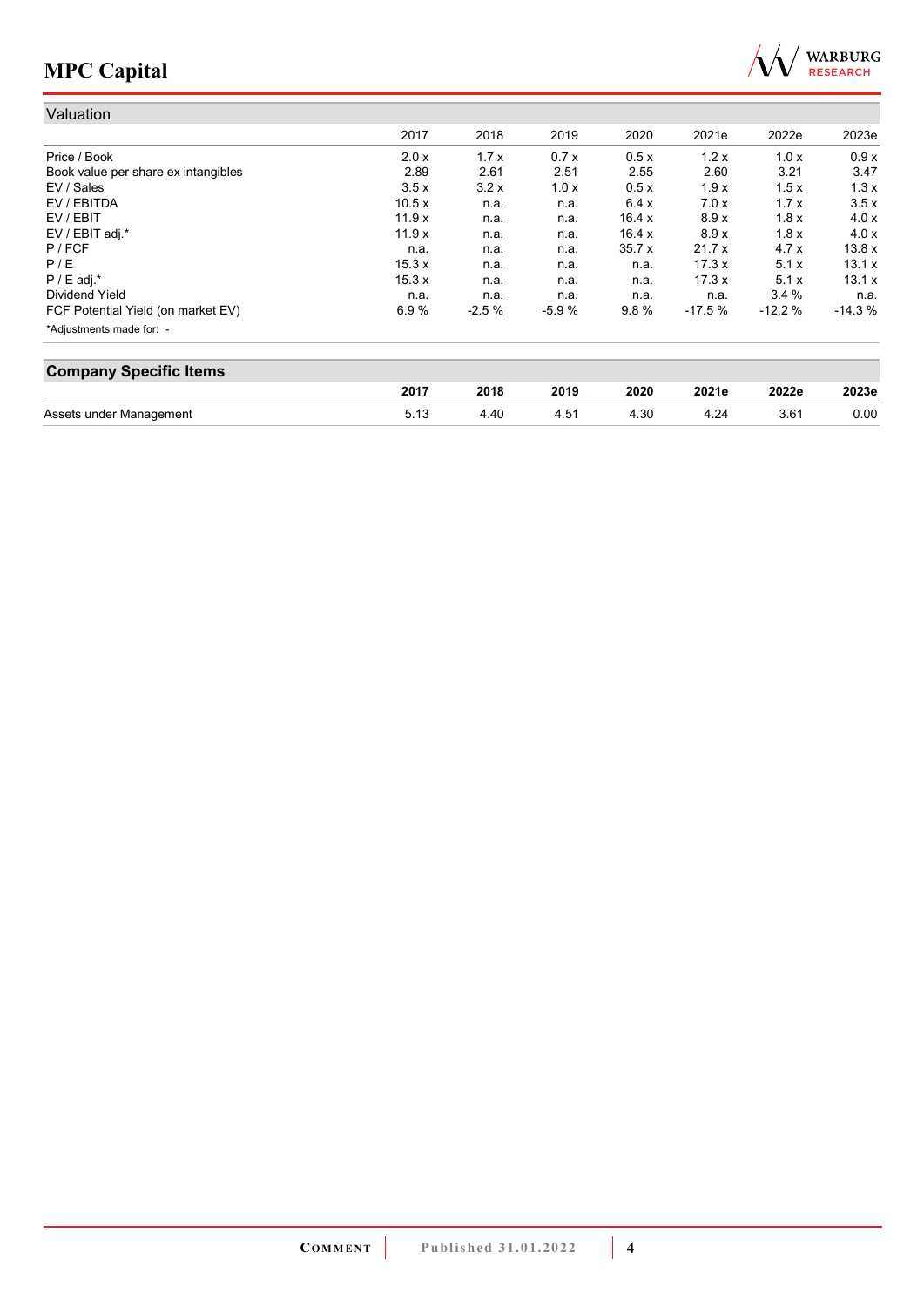



| In EUR <sub>m</sub>                              | 2017     | 2018     | 2019    | 2020    | 2021e    | 2022e    | 2023e  |
|--------------------------------------------------|----------|----------|---------|---------|----------|----------|--------|
| <b>Sales</b>                                     | 47.3     | 42.7     | 46.8    | 50.5    | 42.3     | 29.8     | 33.5   |
| Change Sales yoy                                 | $-12.0%$ | $-9.8%$  | 9.7%    | 7.8%    | $-16.2%$ | $-29.5%$ | 12.4 % |
| Increase / decrease in inventory                 | 0.0      | 0.0      | 0.0     | 0.0     | 0.0      | 0.0      | 0.0    |
| Own work capitalised                             | 0.0      | 0.0      | 0.0     | 0.0     | 0.0      | 0.0      | 0.0    |
| <b>Total Sales</b>                               | 47.3     | 42.7     | 46.8    | 50.5    | 42.3     | 29.8     | 33.5   |
| Material expenses                                | 3.1      | 3.5      | 2.2     | 4.5     | 2.1      | 1.5      | 1.7    |
| <b>Gross profit</b>                              | 44.2     | 39.2     | 44.6    | 46.0    | 40.2     | 28.3     | 31.9   |
| Gross profit margin                              | 93.4%    | 91.9%    | 95.3%   | 91.1%   | 95.0%    | 95.0%    | 95.0%  |
| Personnel expenses                               | 27.1     | 28.6     | 28.8    | 26.3    | 23.3     | 15.5     | 15.8   |
| Other operating income                           | 22.7     | 12.5     | 9.7     | 9.9     | 13.5     | 24.5     | 9.4    |
| Other operating expenses                         | 24.2     | 24.6     | 27.1    | 25.7    | 19.2     | 12.2     | 13.4   |
| Unfrequent items                                 | 0.0      | 0.0      | 0.0     | 0.0     | 0.0      | 0.0      | 0.0    |
| <b>EBITDA</b>                                    | 15.6     | $-1.5$   | $-1.6$  | 3.9     | 11.2     | 25.1     | 12.1   |
| Margin                                           | 32.9%    | $-3.4%$  | $-3.4%$ | 7.6%    | 26.5%    | 84.3%    | 36.0%  |
| Depreciation of fixed assets                     | 0.0      | 0.0      | 0.0     | 0.4     | 0.4      | 0.0      | 0.0    |
| <b>EBITA</b>                                     | 15.6     | $-1.5$   | $-1.6$  | 3.5     | 10.8     | 25.1     | 12.1   |
| Amortisation of intangible assets                | 0.0      | 0.0      | 0.0     | 0.0     | 0.0      | 0.0      | 0.0    |
| Goodwill amortisation                            | 1.8      | 1.8      | 2.2     | 1.9     | 1.9      | 1.4      | 1.5    |
| <b>EBIT</b>                                      | 13.8     | $-3.2$   | $-3.8$  | 1.5     | 8.9      | 23.8     | 10.5   |
| Margin                                           | 29.2%    | $-7.6%$  | $-8.2%$ | 3.0%    | 21.0%    | 79.7%    | 31.4%  |
| EBIT adj.                                        | 13.8     | $-3.2$   | $-3.8$  | 1.5     | 8.9      | 23.8     | 10.5   |
| Interest income                                  | 1.3      | 1.4      | 2.4     | 1.8     | 4.0      | 5.0      | 5.0    |
| Interest expenses                                | 0.4      | 0.8      | 0.9     | 0.2     | 0.2      | 0.2      | 0.2    |
| Other financial income (loss)                    | 4.3      | 16.9     | 6.0     | 1.3     | 1.7      | 1.7      | 1.7    |
| <b>EBT</b>                                       | 17.4     | $-16.7$  | 0.8     | 1.3     | 10.4     | 26.3     | 13.0   |
| Margin                                           | 36.7%    | $-39.1%$ | 1.8%    | 2.5%    | 24.5%    | 88.0%    | 38.8%  |
| <b>Total taxes</b>                               | 4.2      | 2.0      | 1.2     | 1.4     | 3.1      | 3.4      | 3.9    |
| Net income from continuing operations            | 13.2     | $-18.7$  | $-0.3$  | $-0.1$  | 7.3      | 22.9     | 9.1    |
| Income from discontinued operations (net of tax) | 0.0      | 0.0      | 0.0     | 0.0     | 0.0      | 0.0      | 0.0    |
| Net income before minorities                     | 13.2     | $-18.7$  | $-0.3$  | $-0.1$  | 7.3      | 22.9     | 9.1    |
| Minority interest                                | 0.8      | 0.3      | 1.9     | 0.7     | 0.6      | 0.4      | 0.5    |
| <b>Net income</b>                                | 12.4     | $-19.0$  | $-2.2$  | $-0.9$  | 6.7      | 22.5     | 8.6    |
| Margin                                           | 26.1%    | $-44.4%$ | $-4.7%$ | $-1.7%$ | 15.7%    | 75.3%    | 25.8%  |
| Number of shares, average                        | 30.4     | 33.5     | 33.5    | 33.5    | 35.2     | 35.2     | 35.2   |
| <b>EPS</b>                                       | 0.41     | $-0.57$  | $-0.07$ | $-0.03$ | 0.19     | 0.64     | 0.25   |
| EPS adj.                                         | 0.41     | $-0.57$  | $-0.07$ | $-0.03$ | 0.19     | 0.64     | 0.25   |
| *Adjustments made for:                           |          |          |         |         |          |          |        |

**Guidance: 20222: lower revenues and EBT of EUR 8 to 12m (adjusted for sale of CAIRN)**

## **Financial Ratios**

|                               | 2017    | 2018     | 2019    | 2020    | 2021e    | 2022e   | 2023e   |  |
|-------------------------------|---------|----------|---------|---------|----------|---------|---------|--|
| Total Operating Costs / Sales | 67.1 %  | 103.4%   | 103.4%  | 92.4%   | 73.5 %   | 15.7 %  | 64.0 %  |  |
| <b>Operating Leverage</b>     | $-3.3x$ | n.a.     | 1.9x    | n.a.    | $-29.9x$ | $-5.7x$ | $-4.5x$ |  |
| EBITDA / Interest expenses    | 35.1 x  | n.m.     | n.m.    | 19.2x   | 55.8x    | 125.1 x | 60.1 x  |  |
| Tax rate (EBT)                | 24.2 %  | $-12.0%$ | 138.1 % | 111.6 % | 30.0 %   | 12.9%   | 30.0 %  |  |
| Dividend Payout Ratio         | $0.0\%$ | $0.0\%$  | $0.0\%$ | $0.0\%$ | $0.0\%$  | 16.9 %  | $0.0\%$ |  |
| Sales per Employee            | n.a.    | n.a.     | n.a.    | n.a.    | n.a.     | n.a.    | n.a.    |  |

## **Sales, EBITDA** in EUR m

Source: Warburg Research



#### **Operating Performance** in %



## **Performance per Share**

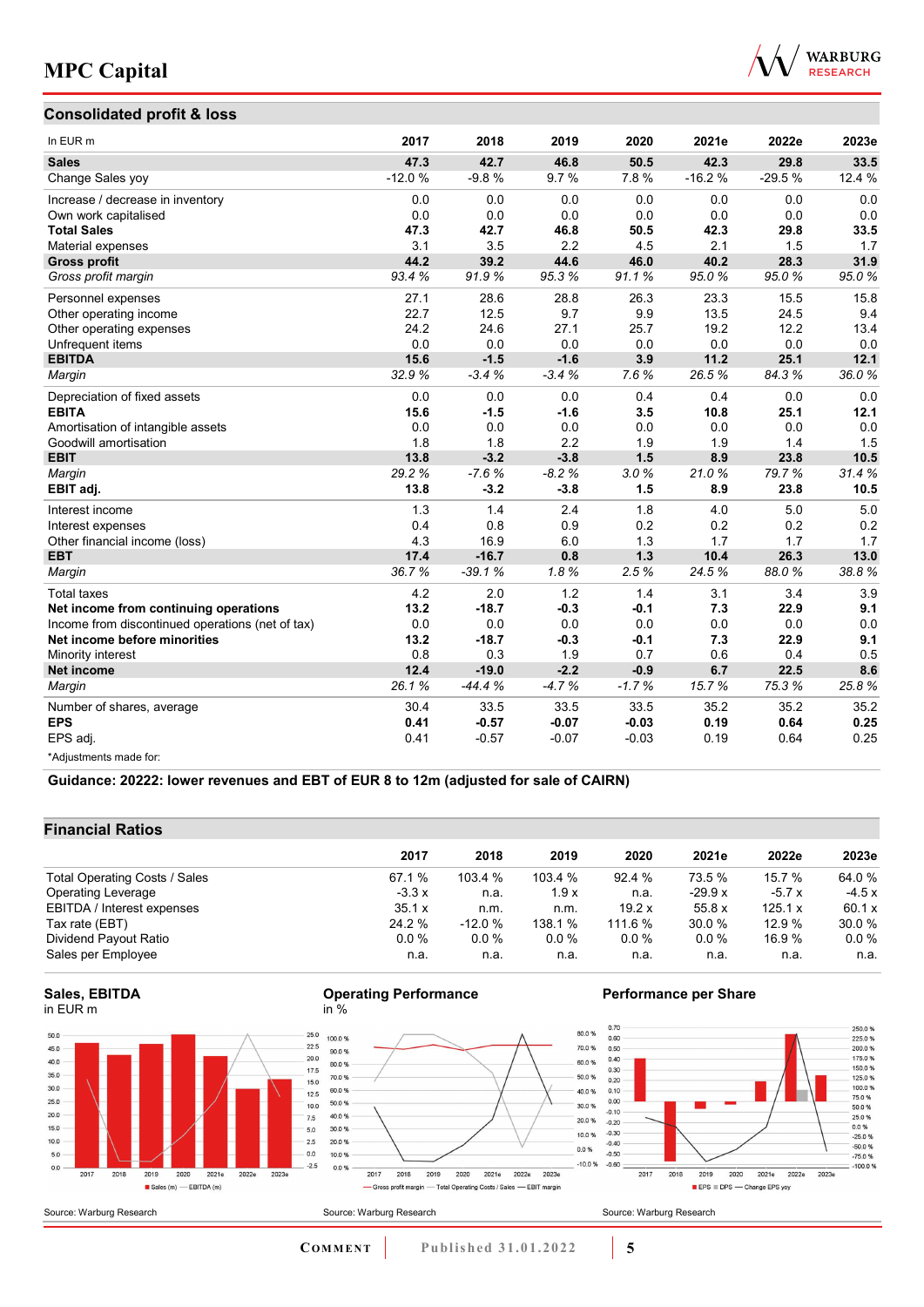## **Consolidated balance sheet**

| WARBURG         |
|-----------------|
| <b>RESEARCH</b> |

| Consolidated balance sheet                              |       |        |        |        |        |       |        |
|---------------------------------------------------------|-------|--------|--------|--------|--------|-------|--------|
| In EUR m                                                | 2017  | 2018   | 2019   | 2020   | 2021e  | 2022e | 2023e  |
| <b>Assets</b>                                           |       |        |        |        |        |       |        |
| Goodwill and other intangible assets                    | 6.8   | 5.9    | 6.5    | 4.1    | 4.1    | 4.8   | 5.2    |
| thereof other intangible assets                         | 0.0   | 0.0    | 0.0    | 0.1    | 2.1    | 4.1   | 6.1    |
| thereof Goodwill                                        | 6.8   | 5.9    | 6.4    | 4.0    | 2.0    | 0.7   | $-0.9$ |
| Property, plant and equipment                           | 0.5   | 0.5    | 0.7    | 0.9    | 0.5    | 0.5   | 0.5    |
| <b>Financial assets</b>                                 | 54.5  | 81.3   | 74.6   | 67.2   | 60.6   | 49.0  | 52.4   |
| Other long-term assets                                  | 0.0   | 0.0    | 0.0    | 0.0    | 0.0    | 0.0   | 0.0    |
| <b>Fixed assets</b>                                     | 61.7  | 87.8   | 81.8   | 72.1   | 65.2   | 54.3  | 58.1   |
| Inventories                                             | 0.0   | 0.0    | 0.0    | 0.0    | 0.0    | 0.0   | 0.0    |
| Accounts receivable                                     | 5.3   | 5.9    | 7.0    | 4.1    | 5.8    | 3.3   | 3.7    |
| Liquid assets                                           | 28.9  | 28.6   | 20.6   | 24.8   | 38.0   | 73.6  | 74.2   |
| Other short-term assets                                 | 39.5  | 28.9   | 30.2   | 25.7   | 23.6   | 23.5  | 28.0   |
| <b>Current assets</b>                                   | 73.7  | 63.4   | 57.8   | 54.5   | 67.3   | 100.4 | 105.9  |
| <b>Total Assets</b>                                     | 135.5 | 151.2  | 139.6  | 126.6  | 132.6  | 154.6 | 164.1  |
| Liabilities and shareholders' equity                    |       |        |        |        |        |       |        |
| Subscribed capital                                      | 30.4  | 33.5   | 33.5   | 33.5   | 35.2   | 35.2  | 35.2   |
| Capital reserve                                         | 40.7  | 55.0   | 54.2   | 54.1   | 54.1   | 54.1  | 54.1   |
| Retained earnings                                       | 12.8  | $-6.0$ | $-8.2$ | $-9.0$ | $-2.4$ | 20.1  | 24.9   |
| Other equity components                                 | 10.8  | 10.9   | 11.0   | 10.8   | 8.9    | 8.5   | 13.2   |
| Shareholders' equity                                    | 94.8  | 93.4   | 90.5   | 89.3   | 95.9   | 117.9 | 127.4  |
| Minority interest                                       | 7.5   | 19.1   | 8.5    | 6.9    | 6.9    | 6.9   | 6.9    |
| <b>Total equity</b>                                     | 102.2 | 112.5  | 99.0   | 96.3   | 102.8  | 124.9 | 134.3  |
| Provisions                                              | 20.8  | 16.3   | 19.2   | 18.4   | 18.4   | 18.4  | 18.4   |
| thereof provisions for pensions and similar obligations | 0.0   | 0.0    | 0.0    | 0.0    | 0.0    | 0.0   | 0.0    |
| Financial liabilities (total)                           | 1.8   | 1.3    | 2.0    | 1.3    | 1.3    | 1.3   | 1.3    |
| Short-term financial liabilities                        | 0.0   | 0.0    | 0.0    | 0.0    | 0.0    | 0.0   | 0.0    |
| Accounts payable                                        | 1.4   | 1.1    | 0.9    | 0.8    | 0.3    | 0.2   | 0.3    |
| <b>Other liabilities</b>                                | 9.3   | 20.1   | 18.6   | 9.8    | 9.8    | 9.8   | 9.8    |
| <b>Liabilities</b>                                      | 33.2  | 38.7   | 40.7   | 30.3   | 29.8   | 29.7  | 29.8   |
| Total liabilities and shareholders' equity              | 135.5 | 151.2  | 139.6  | 126.6  | 132.6  | 154.6 | 164.1  |

## **Financial Ratios**

|                                         | 2017     | 2018     | 2019     | 2020     | 2021e    | 2022e    | 2023e    |
|-----------------------------------------|----------|----------|----------|----------|----------|----------|----------|
| <b>Efficiency of Capital Employment</b> |          |          |          |          |          |          |          |
| <b>Operating Assets Turnover</b>        | 10.7x    | 8.0 x    | 6.9x     | 12.2x    | 7.1x     | 8.3x     | 8.6x     |
| Capital Employed Turnover               | 0.6x     | 0.5x     | 0.6x     | 0.7x     | 0.6x     | 0.6x     | 0.5x     |
| <b>ROA</b>                              | 20.0 %   | $-21.6%$ | $-2.7%$  | $-1.2%$  | 10.2 %   | 41.4 %   | 14.9 %   |
| <b>Return on Capital</b>                |          |          |          |          |          |          |          |
| ROCE (NOPAT)                            | 19.9 %   | n.a.     | 1.8%     | n.a.     | 8.9%     | 34.9%    | 12.9 %   |
| <b>ROE</b>                              | 13.4 %   | $-20.2%$ | $-2.4%$  | $-0.9%$  | 7.2%     | 21.0%    | 7.0%     |
| Adj. ROE                                | 13.4 %   | $-20.2%$ | $-2.4%$  | $-0.9%$  | 7.2%     | 21.0%    | 7.0%     |
| <b>Balance sheet quality</b>            |          |          |          |          |          |          |          |
| Net Debt                                | $-27.1$  | $-27.3$  | $-18.7$  | $-23.5$  | $-36.7$  | $-72.3$  | $-73.0$  |
| Net Financial Debt                      | $-27.1$  | $-27.3$  | $-18.7$  | $-23.5$  | $-36.7$  | $-72.3$  | $-73.0$  |
| Net Gearing                             | $-26.5%$ | $-24.3%$ | $-18.9%$ | $-24.4%$ | $-35.7%$ | $-57.9%$ | $-54.3%$ |
| Net Fin. Debt / EBITDA                  | n.a.     | n.a.     | n.a.     | n.a.     | n.a.     | n.a.     | n.a.     |
| Book Value / Share                      | 3.1      | 2.8      | 2.7      | 2.7      | 2.7      | 3.3      | 3.6      |
| Book value per share ex intangibles     | 2.9      | 2.6      | 2.5      | 2.5      | 2.6      | 3.2      | 3.5      |

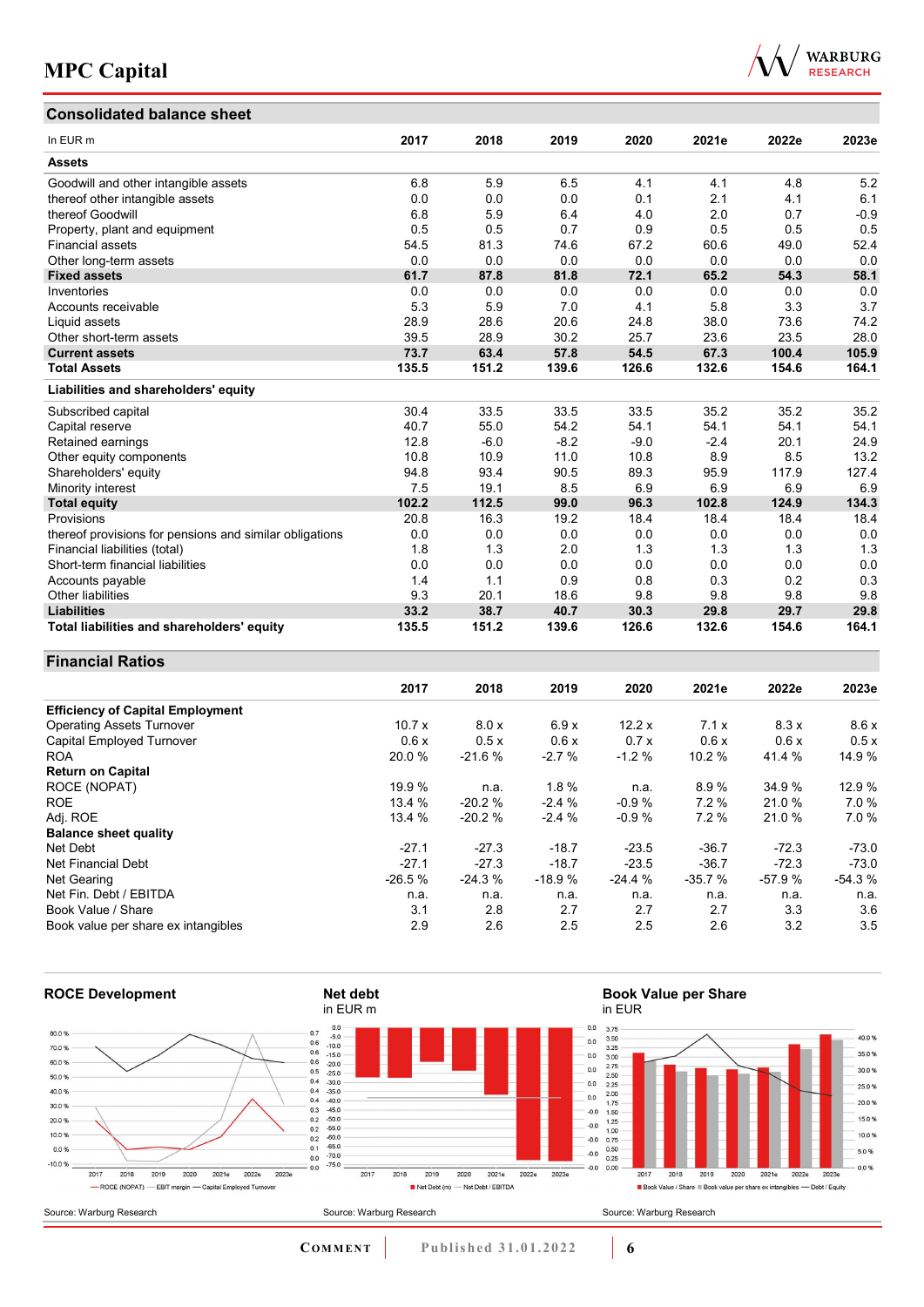## **Consolidated cash flow statement**



| In EUR m                                               | 2017    | 2018    | 2019   | 2020   | 2021e  | 2022e   | 2023e  |
|--------------------------------------------------------|---------|---------|--------|--------|--------|---------|--------|
| Net income                                             | 13.2    | $-18.7$ | $-0.3$ | $-0.1$ | 7.3    | 22.9    | 9.1    |
| Depreciation of fixed assets                           | 0.0     | 0.0     | 0.0    | 0.4    | 0.4    | 0.0     | 0.0    |
| Amortisation of goodwill                               | 1.8     | 1.8     | 2.2    | 1.9    | 1.9    | 1.4     | 1.5    |
| Amortisation of intangible assets                      | 0.0     | 0.0     | 0.0    | 0.0    | 0.0    | 0.0     | 0.0    |
| Increase/decrease in long-term provisions              | $-6.1$  | $-1.4$  | 0.3    | 0.0    | 0.0    | 0.0     | 0.0    |
| Other non-cash income and expenses                     | $-3.5$  | 9.0     | 0.8    | 6.9    | 0.0    | 0.0     | 0.0    |
| Cash Flow before NWC change                            | 5.4     | $-9.4$  | 3.0    | 9.1    | 9.6    | 24.3    | 10.7   |
| Increase / decrease in inventory                       | $-6.1$  | $-0.1$  | 0.0    | 0.0    | 0.0    | 0.0     | 0.0    |
| Increase / decrease in accounts receivable             | $-2.3$  | $-0.6$  | 0.0    | $-2.6$ | $-1.7$ | 2.5     | $-0.4$ |
| Increase / decrease in accounts payable                | 1.7     | 1.1     | 0.0    | $-3.3$ | $-0.5$ | $-0.1$  | 0.1    |
| Increase / decrease in other working capital positions | 0.0     | 0.0     | 0.0    | 0.0    | 0.0    | 0.0     | 0.0    |
| Increase / decrease in working capital (total)         | $-6.7$  | 0.5     | 0.0    | $-5.9$ | $-2.3$ | 2.4     | $-0.3$ |
| Net cash provided by operating activities [1]          | $-1.3$  | $-8.9$  | 3.0    | 3.3    | 7.3    | 26.7    | 10.4   |
| Investments in intangible assets                       | 0.0     | 0.0     | 0.0    | 0.5    | $-2.0$ | $-2.0$  | $-2.0$ |
| Investments in property, plant and equipment           | 0.0     | 0.0     | 0.0    | 0.0    | 0.0    | 0.0     | 0.0    |
| Payments for acquisitions                              | 0.0     | 0.0     | 0.0    | 0.0    | 0.0    | 0.0     | 0.0    |
| <b>Financial investments</b>                           | 0.0     | 24.4    | 33.5   | 6.6    | $-5.0$ | $-10.0$ | 5.0    |
| Income from asset disposals                            | 5.6     | 10.1    | 27.0   | 19.4   | 1.6    | 1.6     | 1.6    |
| Net cash provided by investing activities [2]          | $-31.9$ | $-15.2$ | $-9.5$ | 11.0   | 4.6    | 9.6     | $-5.4$ |
| Change in financial liabilities                        | $-3.1$  | $-0.5$  | 2.0    | $-5.3$ | 0.0    | 0.0     | 0.0    |
| Dividends paid                                         | 0.0     | $-0.7$  | $-0.6$ | 0.0    | 0.0    | 0.0     | $-3.9$ |
| Purchase of own shares                                 | 0.0     | 0.0     | 0.0    | 0.0    | 0.0    | 0.0     | 0.0    |
| Capital measures                                       | 0.0     | 22.5    | 0.0    | 0.0    | 4.0    | 0.0     | 0.0    |
| Other                                                  | $-0.4$  | 2.5     | $-3.3$ | $-3.2$ | $-0.7$ | $-0.6$  | $-0.4$ |
| Net cash provided by financing activities [3]          | $-3.5$  | 23.8    | $-1.9$ | $-8.5$ | 3.3    | $-0.6$  | $-4.3$ |
| Change in liquid funds [1]+[2]+[3]                     | $-36.7$ | $-0.3$  | $-8.4$ | 5.8    | 15.2   | 35.6    | 0.6    |
| Effects of exchange-rate changes on cash               | 0.0     | 0.0     | 0.0    | $-1.6$ | $-2.0$ | 0.0     | 0.0    |
| Cash and cash equivalent at end of period              | 28.9    | 28.6    | 20.2   | 24.8   | 38.0   | 73.6    | 74.2   |

## **Financial Ratios**

|                                      | 2017      | 2018     | 2019     | 2020      | 2021e    | 2022e   | 2023e    |
|--------------------------------------|-----------|----------|----------|-----------|----------|---------|----------|
| <b>Cash Flow</b>                     |           |          |          |           |          |         |          |
| <b>FCF</b>                           | $-38.8$   | $-9.9$   | 0.1      | 1.4       | 5.3      | 24.7    | 8.4      |
| Free Cash Flow / Sales               | $-81.9%$  | $-23.1%$ | 0.1%     | 2.7%      | 12.6 %   | 82.6 %  | 24.9%    |
| Free Cash Flow Potential             | 11.4      | $-3.5$   | $-2.8$   | 2.4       | $-13.8$  | $-5.3$  | $-6.1$   |
| Free Cash Flow / Net Profit          | $-313.7%$ | 52.0 %   | $-2.6%$  | $-159.2%$ | 80.1 %   | 109.7 % | 96.7%    |
| Interest Received / Avg. Cash        | 2.6%      | 4.9%     | 9.8%     | 8.1%      | 12.8%    | 9.0%    | 6.8%     |
| Interest Paid / Avg. Debt            | 22.0 %    | 51.1 %   | 53.6 %   | 12.5 %    | 16.0%    | 16.0%   | 16.0 %   |
| <b>Management of Funds</b>           |           |          |          |           |          |         |          |
| Investment ratio                     | $0.0\%$   | 0.0%     | $0.0 \%$ | 1.0%      | 4.7 %    | 6.7%    | 6.0%     |
| Maint. Capex / Sales                 | $0.0\%$   | 0.0%     | $0.0 \%$ | 0.0%      | $0.0\%$  | $0.0\%$ | $0.0\%$  |
| Capex / Dep                          | 0.0%      | 0.0%     | $0.0\%$  | 21.2 %    | 85.5 %   | 145.7 % | 129.6 %  |
| Avg. Working Capital / Sales         | 7.1%      | 10.3 %   | 11.7 %   | 9.3%      | 10.3%    | 14.4 %  | 9.7%     |
| Trade Debtors / Trade Creditors      | 388.9 %   | 556.7 %  | 799.8 %  | 491.4 %   | 1933.3 % | 1650.0% | 1233.3 % |
| <b>Inventory Turnover</b>            | n.a.      | n.a.     | n.a.     | n.a.      | n.a.     | n.a.    | n.a.     |
| Receivables collection period (days) | 41        | 51       | 54       | 29        | 50       | 40      | 40       |
| Payables payment period (days)       | 161       | 112      | 145      | 67        | 52       | 49      | 65       |
| Cash conversion cycle (Days)         | n.a.      | n.a.     | n.a.     | n.a.      | n.a.     | n.a.    | n.a.     |

#### **CAPEX and Cash Flow** in EUR m



**Free Cash Flow Generation**

**Working Capital**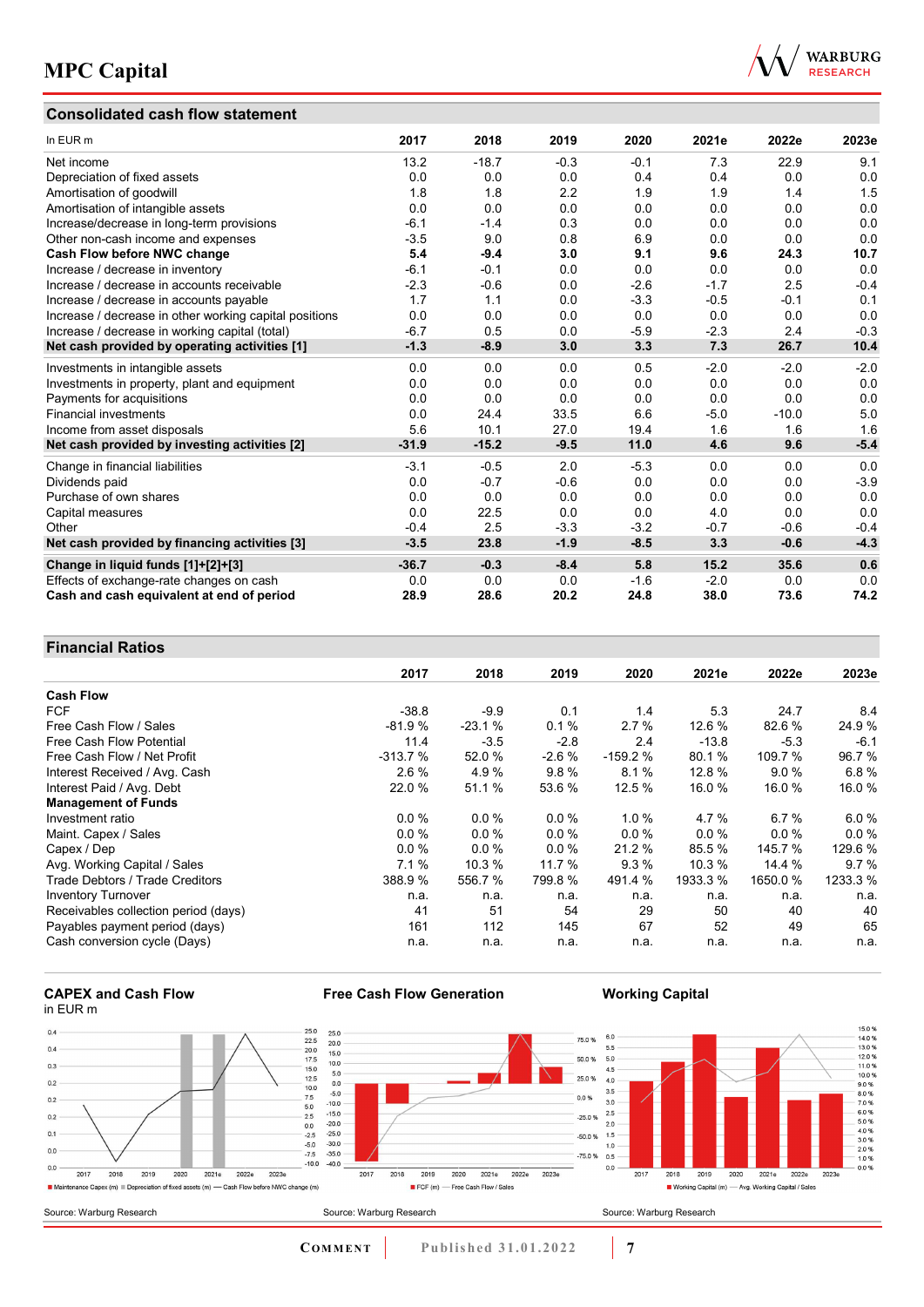

## **LEGAL DISCLAIMER**

This research report ("investment recommendation") was prepared by the Warburg Research GmbH, a fully owned subsidiary of the M.M.Warburg & CO (AG & Co.) KGaA and is passed on by the M.M.Warburg & CO (AG & Co.) KGaA. It is intended solely for the recipient and may not be passed on to another company without their prior consent, regardless of whether the company is part of the same corporation or not. It contains selected information and does not purport to be complete. The investment recommendation is based on publicly available information and data ("information") believed to be accurate and complete. Warburg Research GmbH neither examines the information for accuracy and completeness, nor guarantees its accuracy and completeness. Possible errors or incompleteness of the information do not constitute grounds for liability of M.M.Warburg & CO (AG & Co.) KGaA or Warburg Research GmbH for damages of any kind whatsoever, and M.M.Warburg & CO (AG & Co.) KGaA and Warburg Research GmbH are not liable for indirect and/or direct and/or consequential damages. In particular, neither M.M.Warburg & CO (AG & Co.) KGaA nor Warburg Research GmbH are liable for the statements, plans or other details contained in these investment recommendations concerning the examined companies, their affiliated companies, strategies, economic situations, market and competitive situations, regulatory environment, etc. Although due care has been taken in compiling this investment recommendation, it cannot be excluded that it is incomplete or contains errors. M.M.Warburg & CO (AG & Co.) KGaA and Warburg Research GmbH, their shareholders and employees are not liable for the accuracy and completeness of the statements, estimations and the conclusions derived from the information contained in this investment recommendation. Provided a investment recommendation is being transmitted in connection with an existing contractual relationship, i.e. financial advisory or similar services, the liability of M.M.Warburg & CO (AG & Co.) KGaA and Warburg Research GmbH shall be restricted to gross negligence and wilful misconduct. In case of failure in essential tasks, M.M.Warburg & CO (AG & Co.) KGaA and Warburg Research GmbH are liable for normal negligence. In any case, the liability of M.M.Warburg & CO (AG & Co.) KGaA and Warburg Research GmbH is limited to typical, expectable damages. This investment recommendation does not constitute an offer or a solicitation of an offer for the purchase or sale of any security. Partners, directors or employees of M.M.Warburg & CO (AG & Co.) KGaA, Warburg Research GmbH or affiliated companies may serve in a position of responsibility, i.e. on the board of directors of companies mentioned in the report. Opinions expressed in this investment recommendation are subject to change without notice. All rights reserved.

## **COPYRIGHT NOTICE**

This work including all its parts is protected by copyright. Any use beyond the limits provided by copyright law without permission is prohibited and punishable. This applies, in particular, to reproductions, translations, microfilming, and storage and processing on electronic media of the entire content or parts thereof.

## **DISCLOSURE ACCORDING TO §85 OF THE GERMAN SECURITIES TRADING ACT (WPHG), MAR AND MIFID II INCL. COMMISSION DELEGATED REGULATION (EU) 2016/958 AND (EU) 2017/565**

The valuation underlying the investment recommendation for the company analysed here is based on generally accepted and widely used methods of fundamental analysis, such as e.g. DCF Model, Free Cash Flow Value Potential, NAV, Peer Group Comparison or Sum of the Parts Model (see also [http://www.mmwarburg.de/disclaimer/disclaimer.htm#Valuation\)](http://www.mmwarburg.de/disclaimer/disclaimer.htm#Valuation). The result of this fundamental valuation is modified to take into consideration the analyst's assessment as regards the expected development of investor sentiment and its impact on the share price.

Independent of the applied valuation methods, there is the risk that the price target will not be met, for instance because of unforeseen changes in demand for the company's products, changes in management, technology, economic development, interest rate development, operating and/or material costs, competitive pressure, supervisory law, exchange rate, tax rate etc. For investments in foreign markets and instruments there are further risks, generally based on exchange rate changes or changes in political and social conditions.

This commentary reflects the opinion of the relevant author at the point in time of its compilation. A change in the fundamental factors underlying the valuation can mean that the valuation is subsequently no longer accurate. Whether, or in what time frame, an update of this commentary follows is not determined in advance.

Additional internal and organisational arrangements to prevent or to deal with conflicts of interest have been implemented. Among these are the spatial separation of Warburg Research GmbH from M.M.Warburg & CO (AG & Co.) KGaA and the creation of areas of confidentiality. This prevents the exchange of information, which could form the basis of conflicts of interest for Warburg Research GmbH in terms of the analysed issuers or their financial instruments.

The analysts of Warburg Research GmbH do not receive a gratuity – directly or indirectly – from the investment banking activities of M.M.Warburg & CO (AG & Co.) KGaA or of any company within the Warburg-Group.

All prices of financial instruments given in this investment recommendation are the closing prices on the last stock-market trading day before the publication date stated, unless another point in time is explicitly stated.

M.M.Warburg & CO (AG & Co.) KGaA and Warburg Research GmbH are subject to the supervision of the Federal Financial Supervisory Authority, BaFin. M.M.Warburg & CO (AG & Co.) KGaA is additionally subject to the supervision of the European Central Bank (ECB).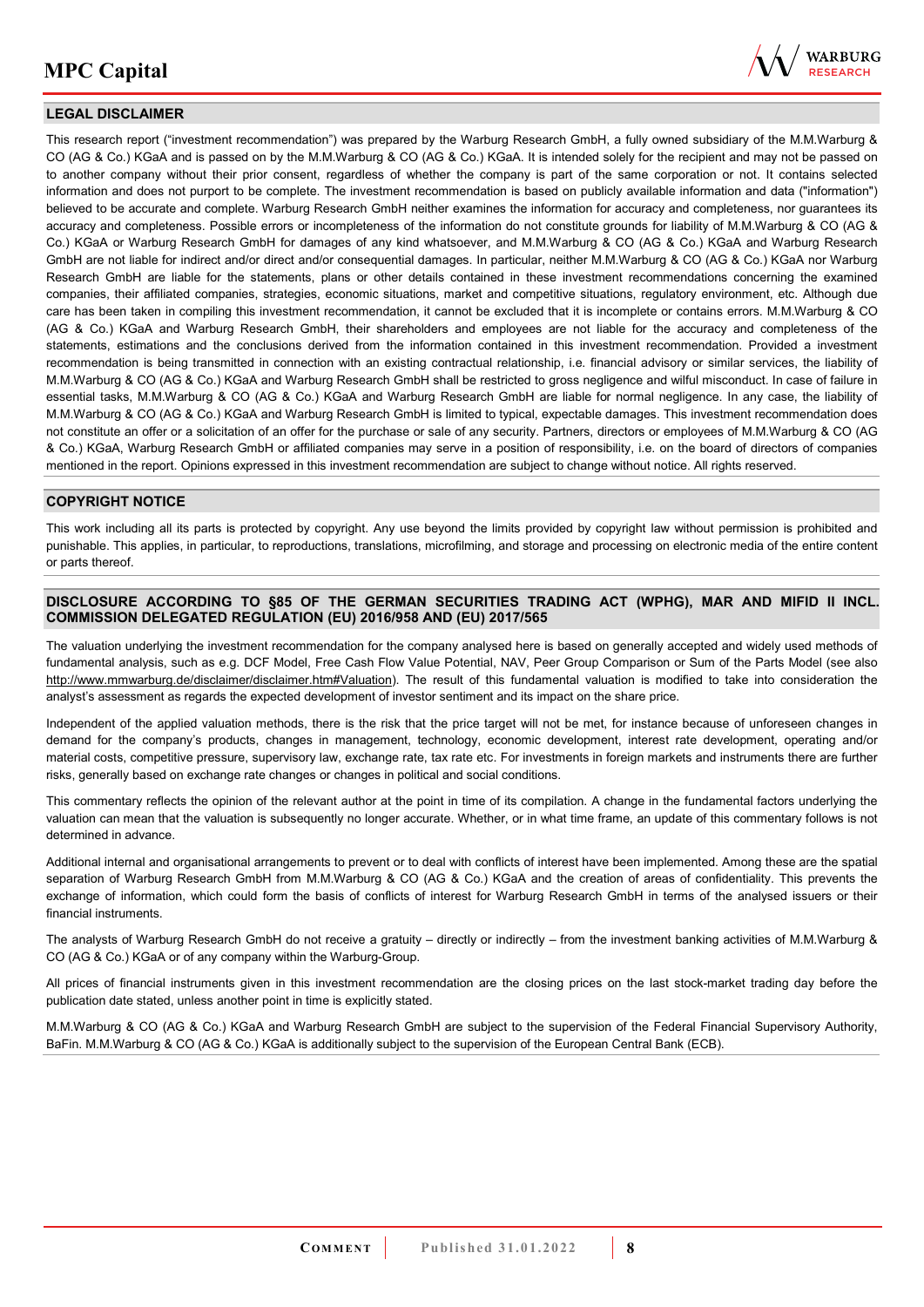

## **SOURCES**

All **data and consensus estimates** have been obtained from FactSet except where stated otherwise.

The **Warburg ESG Risk Score** is based on information © 2020 MSCI ESG Research LLC. Reproduced by permission. Although Warburg Research's information providers, including without limitation, MSCI ESG Research LLC and its affiliates (the "ESG Parties"), obtain information (the "Information") from sources they consider reliable, none of the ESG Parties warrants or guarantees the originality, accuracy and/or completeness, of any data herein and expressly disclaim all express or implied warranties, including those of merchantability and fitness for a particular purpose. The Information may only be used for your internal use, may not be reproduced or redisseminated in any form and may not be used as a basis for, or a component, of any financial instruments or products indices. Further, none of the Information can in and of itself be used to determine which securities to buy or sell or when to buy or sell them. None of the ESG Parties shall have any liability for any errors or omissions in connection with any data herein, or any liability for any direct, indirect, special, punitive, consequential or any other damage (including lost profits) even if notified of the possibility.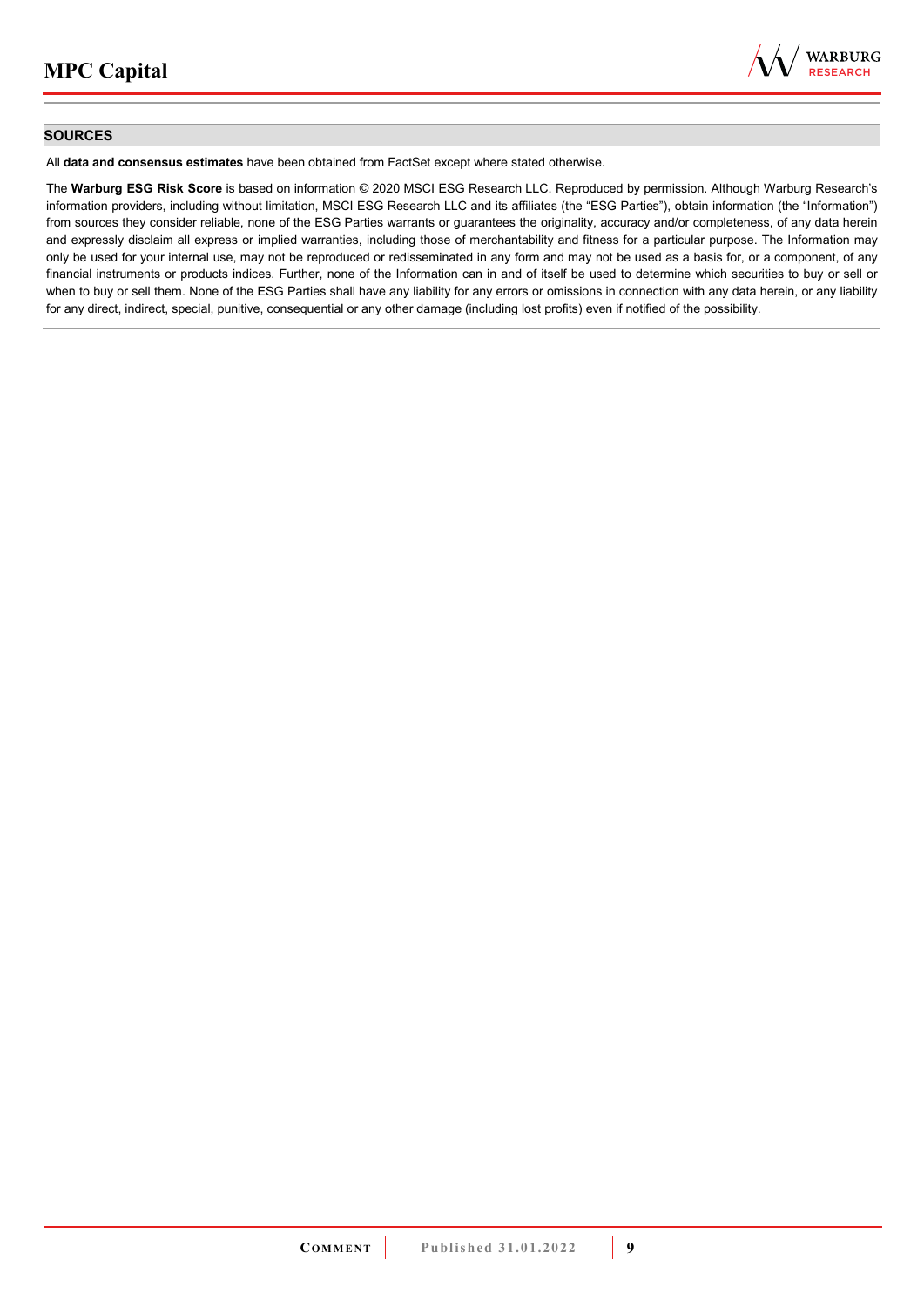

#### **Additional information for clients in the United States**

1. This research report (the "Report") is a product of Warburg Research GmbH, Germany, a fully owned subsidiary of M.M.Warburg & CO (AG & Co.)

KGaA, Germany (in the following collectively "Warburg"). Warburg is the employer of the research analyst(s), who have prepared the Report. The research analyst(s) reside outside the United States and are not associated persons of any U.S. regulated broker-dealer and therefore are not subject to the supervision of any U.S. regulated broker-dealer.

2. The Report is provided in the United States for distribution solely to "major U.S. institutional investors" under Rule 15a-6 of the U.S. Securities Exchange Act of 1934 by CIC.

3. CIC (Crédit Industriel et Commercial) and M.M. Warburg & CO have concluded a Research Distribution Agreement that gives CIC Market Solutions exclusive distribution in France, the US and Canada of the Warburg Research GmbH research product.

4. The research reports are distributed in the United States of America by CIC ("CIC") pursuant to a SEC Rule 15a-6 agreement with CIC Market Solutions Inc ("CICI"), a U.S. registered broker-dealer and a related company of CIC, and are distributed solely to persons who qualify as "Major U.S. Institutional Investors" as defined in SEC Rule 15a-6 under the Securities Exchange Act of 1934.

5. Any person who is not a Major U.S. Institutional Investor must not rely on this communication. The delivery of this research report to any person in the United States of America is not a recommendation to effect any transactions in the securities discussed herein, or an endorsement of any opinion expressed herein.

#### **Reference in accordance with section 85 of the German Securities Trading Act (WpHG) and Art. 20 MAR regarding possible conflicts of interest with companies analysed:**

- **-1-** Warburg Research, or an affiliated company, or an employee of one of these companies responsible for the compilation of the research, hold a **share of more than 5%** of the equity capital of the analysed company.
- **-2-**  Warburg Research, or an affiliated company, within the last twelve months participated in the **management of a consortium** for an issue in the course of a public offering of such financial instruments, which are, or the issuer of which is, the subject of the investment recommendation.
- **-3-** Companies affiliated with Warburg Research **manage financial instruments**, which are, or the issuers of which are, subject of the investment recommendation, in a market based on the provision of buy or sell contracts.

MMWB, Warburg Research, or an affiliated company, reached an agreement with the issuer to provide **investment banking and/or investment services** and the relevant agreement was in force in the last 12 months or there arose for this period, based on the relevant

- **-4**  agreement, the obligation to provide or to receive a service or compensation - provided that this disclosure does not result in the disclosure of confidential business information.
- **-5-** The company compiling the analysis or an affiliated company had reached an **agreement on the compilation of the investment recommendation** with the analysed company.
- **-6a-** Warburg Research, or an affiliated company, holds a **net long position of more than 0.5%** of the total issued share capital of the analysed company.
- **-6b-** Warburg Research, or an affiliated company, holds a **net short position of more than 0.5%** of the total issued share capital of the analysed company.
- **-6c-** The issuer holds shares of more than 5% of the total issued capital of Warburg Research or an affiliated company.
- **-7-** The company preparing the analysis as well as its affiliated companies and employees have **other important interests** in relation to the analysed company, such as, for example, the exercising of mandates at analysed companies.

| Company            | Disclosure | Link to the historical price targets and rating changes (last 12 months) |
|--------------------|------------|--------------------------------------------------------------------------|
| <b>MPC Capital</b> | 3.5        | http://www.mmwarburg.com/disclaimer/disclaimer_en/DE000A1TNWJ4.htm       |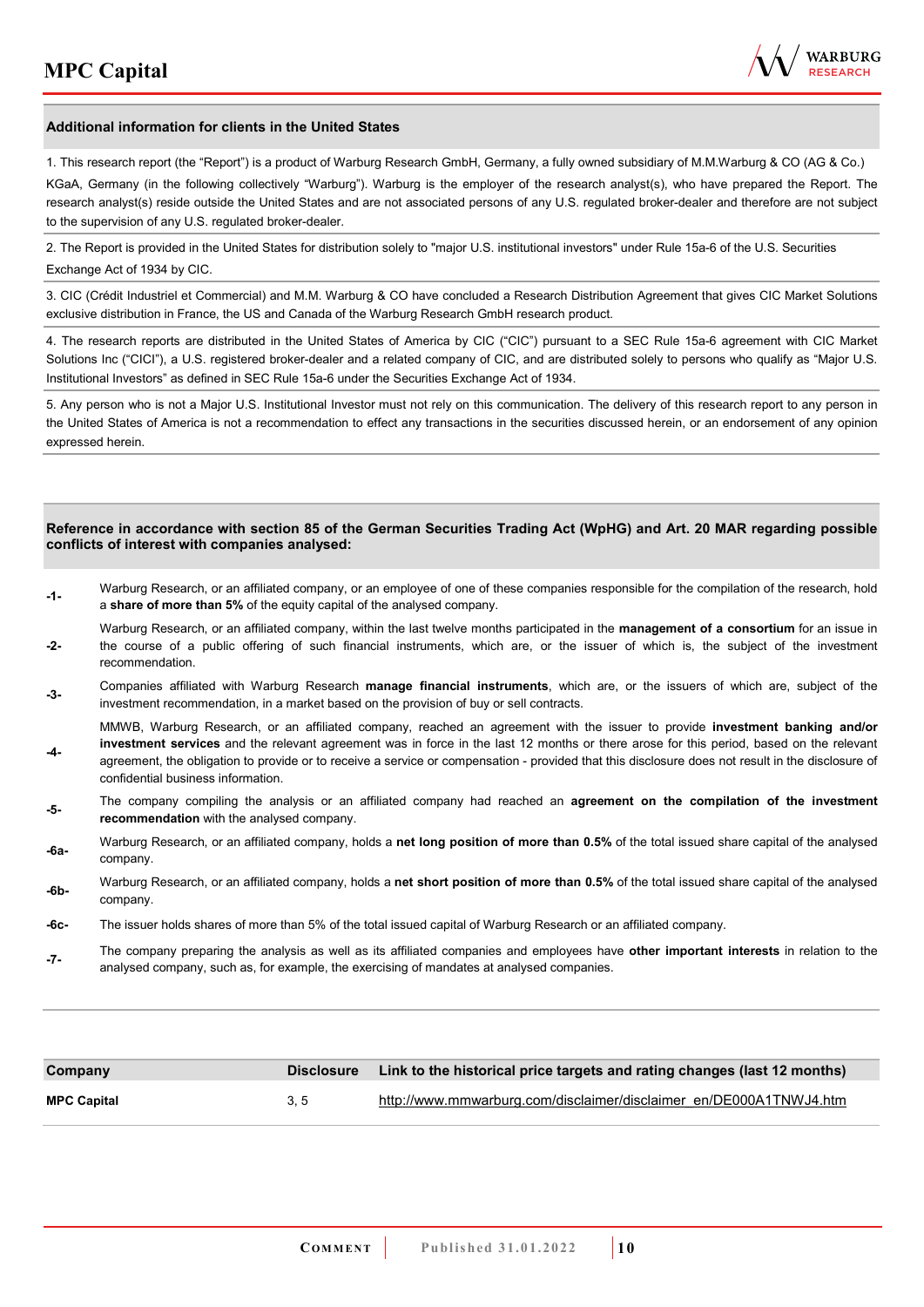

## **INVESTMENT RECOMMENDATION**

Investment recommendation: expected direction of the share price development of the financial instrument up to the given price target in the opinion of the analyst who covers this financial instrument.

| -B-           | Buy:                     | The price of the analysed financial instrument is expected to rise over the next 12 months.                  |
|---------------|--------------------------|--------------------------------------------------------------------------------------------------------------|
| -H-           | Hold:                    | The price of the analysed financial instrument is expected to remain mostly flat over the next 12<br>months. |
| -S-           | Sell:                    | The price of the analysed financial instrument is expected to fall over the next 12 months.                  |
| $\frac{1}{2}$ | <b>Rating suspended:</b> | The available information currently does not permit an evaluation of the company.                            |

## **WARBURG RESEARCH GMBH – ANALYSED RESEARCH UNIVERSE BY RATING**

| Rating           | <b>Number of stocks</b> | % of Universe |
|------------------|-------------------------|---------------|
| Buy              | 159                     | 74            |
| Hold             | 49                      | 23            |
| Sell             | 3                       | -1            |
| Rating suspended | 3                       | 1             |
| <b>Total</b>     | 214                     | 100           |

## **WARBURG RESEARCH GMBH – ANALYSED RESEARCH UNIVERSE BY RATING …**

**… taking into account only those companies which were provided with major investment services in the last twelve months.** 

| Rating           | <b>Number of stocks</b> | % of Universe |
|------------------|-------------------------|---------------|
| Buy              | 52                      | 85            |
| Hold             | 7                       | 11            |
| Sell             | 0                       | $\mathbf 0$   |
| Rating suspended | 2                       | 3             |
| <b>Total</b>     | 61                      | 100           |

## **PRICE AND RATING HISTORY MPC CAPITAL AS OF 31.01.2022**



Markings in the chart show rating changes by Warburg Research GmbH in the last 12 months. Every marking details the date and closing price on the day of the rating change.